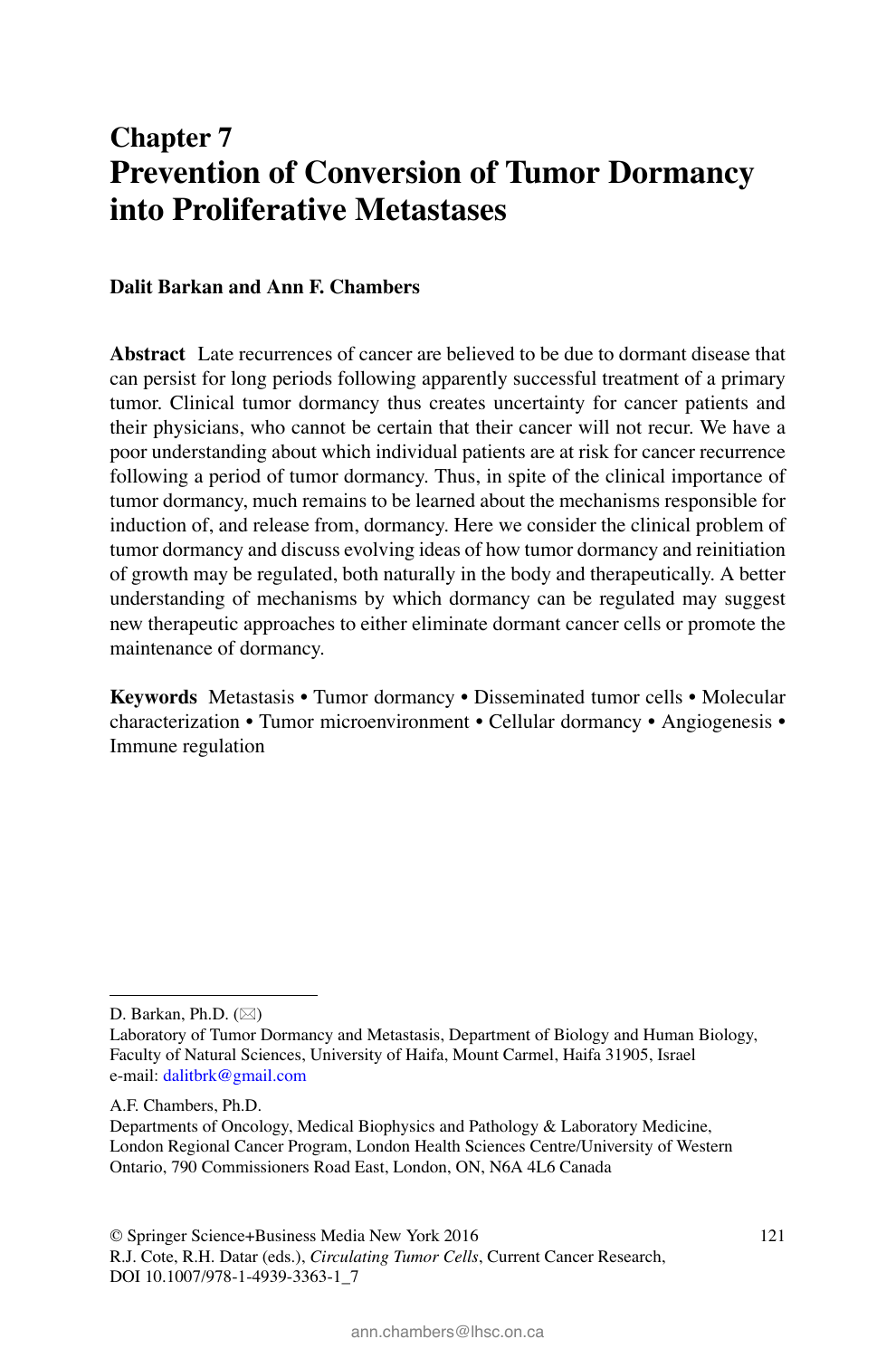### **7.1 Overview of Cellular Dormancy and Micrometastases**

 Tumor dormancy is a clinically important problem and can be an obstacle to successful cancer treatment. A cancer may be treated with apparent success, only to return years or even decades later  $[1]$ . While cancers such as breast, renal, and melanoma have been reported to recur many years after primary treatment, data suggest that dormancy is a phenomenon not restricted to these tumor types, with evidence suggesting that tumor dormancy can occur in many cancer types [1]. However, our ability to predict which patients will have disseminated cancer cells that subsequently will recur is limited, making therapy decisions difficult.

 Additionally, our knowledge about how dormancy can be regulated, and what may trigger dormant cancer cells to reinitiate growth, is also limited. Recently, tumor dormancy has become increasingly recognized as a growing clinical problem, stimulating research into this phenomenon. Here we discuss some important clinical issues surrounding dormancy and consider some evolving concepts of mechanisms through which dormancy and cancer regrowth may be regulated.

 Metastases are responsible for most cancer deaths. Much is known about the steps involved in metastasis, from seeding of cancer cells from the primary tumor into the blood or lymphatic circulation, transport of cells to distant sites in the body, arrest in new organs, and growth in these new sites (reviewed in Ref.  $[2]$ ). Fortunately, metastasis is an inefficient process, with few cancer cells that escape into the circulation actually leading to the formation of metastatic tumors  $[3, 4]$ . Many more cancer cells delivered to the circulation either die or go into a dormant state. It is also recognized that cancer cells shed from a primary tumor early during the growth and progression of a primary tumor  $[5-7]$ . Thus, many cancer patients may have disseminated and occult metastatic disease at the time of diagnosis of the primary tumor. Prediction of patients with disseminated but undiagnosed metastatic disease is based on population characteristics of patients with similar stage/grade of disease, rather than specific knowledge about an individual patient. Thus, some patients are overtreated with adjuvant therapy to benefit only a subset of them, while other patients with apparently "favorable" tumors may in fact be undertreated  $(e.g., [8, 9])$ .

 The fact that cancer can remain in a dormant state for years or even decades is a testament to the body's ability to inhibit growth of cancer cells, at least some of the time, or perhaps to a cancer cell's ability to suppress its own growth, at least in some microenvironments. The challenge, of course, is in understanding how dormancy and subsequent reinitiation of growth is regulated in the body. This information could then be applied to the development of new therapeutic approaches, to induce and maintain disseminated cancer cells in a state of dormancy, or alternatively to kill these cancer cells.

 Here we discuss a growing list of potential mechanisms by which circulating tumor cells (CTC) exiting the circulation and entering the secondary sites to become disseminated tumor cells (DTC) may be induced to enter a dormant state (either cellular dormancy, or pre-angiogenic, micrometastatic dormancy  $[1, 10, 11]$  via microenvironmental cues they encounter in secondary organs. These cues may trig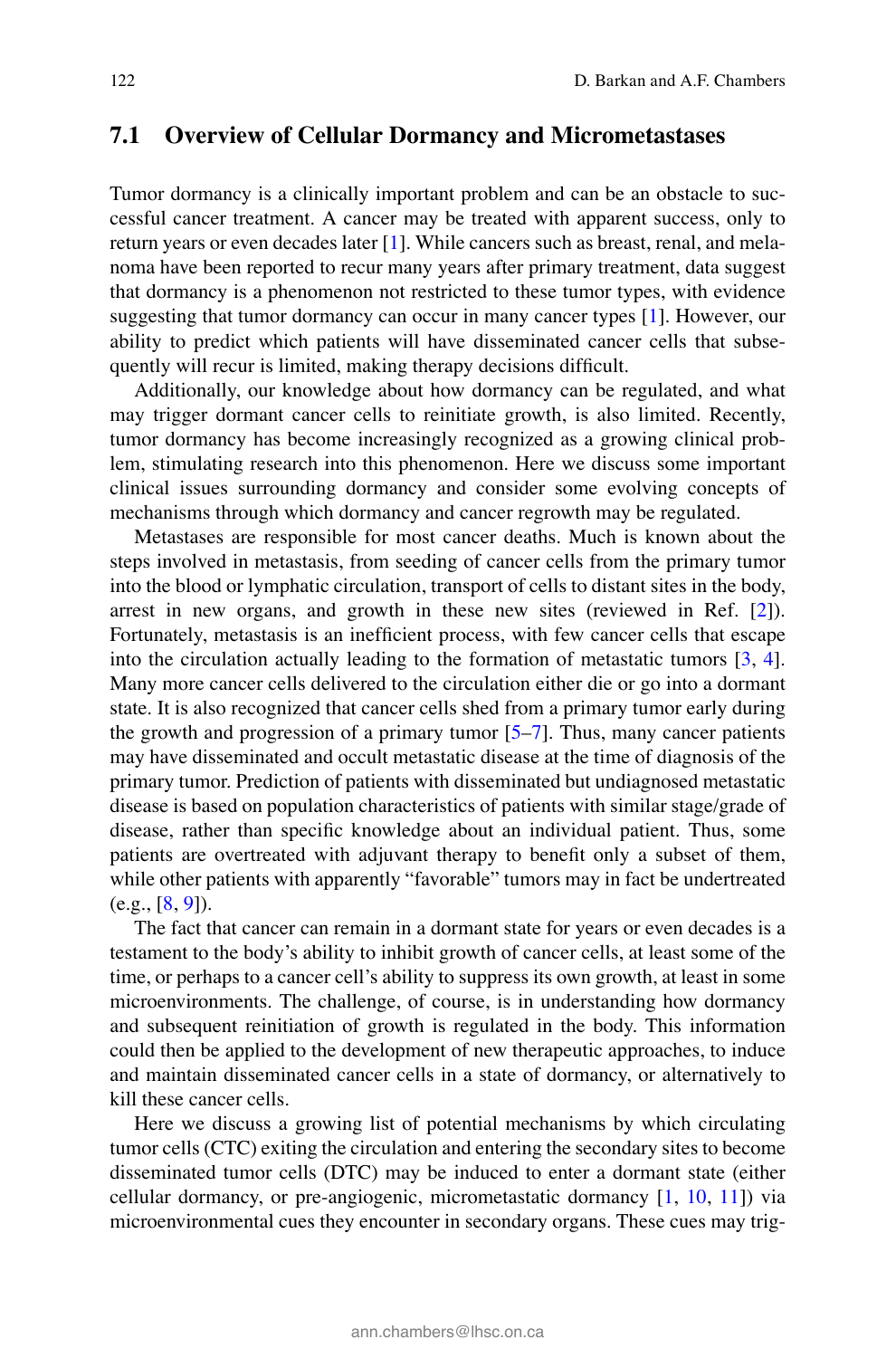ger the cells to resume active growth after a period of dormancy. An improved understanding of ways by which cancer cells can enter and leave a functional state of dormancy may lead to new opportunities to target therapy directed against dormant cancer cells, to either destroy them or to maintain them in a non-growing state.

### **7.2 Mechanisms Underlying Quiescence and Survival of Dormant Tumor Cells**

Metastasis, the spread of tumor cells, is an inefficient process where few of the disseminated tumor cells will successfully survive their journey. DTCs that survive the hemodynamic forces and the immune surveillance may seed secondary sites, encountering a new microenvironment that will determine their fate  $[1, 12, 13]$ . The DTCs may survive, become dormant, or progressively grow to form metastases [10]. The majority of the DTCs do not survive the initial colonization, whereas those that adapt and survive may persist to reside in a quiescent state (cellular dormancy) for many years (reviewed in Refs.  $[1, 12, 14]$ ). This long term survival and quiescence of the DTCs may account for the latent recurrence years and decades after primary tumor resection and adjuvant therapy [15].

 Three scenarios have been proposed to induce quiescence and survival of DTCs  $[16]$ . These include (1) the tumor microenvironment at the secondary site, (2) the tumor microenvironment at the primary site, and (3) early dissemination of tumor cells. We consider evidence in support of each of these scenarios.

### *7.2.1 Tumor Microenvironment at the Secondary Site*

 The idea that the tissue microenvironment at a secondary site may play a role in determining the fate of cancer cells that have spread throughout the body is a concept that was put forward over a century ago by Stephen Paget. Paget proposed that metastasis will occur only when the tumor cell (the "seed") and the microenvironment of a given organ (the "soil") are compatible  $[17]$ . Willis and Hadfield further developed this concept  $[18]$ . They coined the term "tumor dormancy" and specified tumor dormancy as a process involving growth restraints exerted by the ectopic tissue leading to reversible mitotic arrest (reviewed in Ref.  $[13]$ ). Hadfield noted that " *When the interval* (between surgical excision and appearance of secondary tumors) *is prolonged to six years or more it seems impossible to escape the conclusion that the cells of the dormant growth are in a state of temporary mitotic arrest, no matter how long the period may be*" [18]. Consistent with this concept, it has been demonstrated in experimental models that cancer cells may be seeded throughout the body, where they may remain dormant, only growing in specific "favorable" organs  $(e.g.,)$ [19, 20]). Hence, a foreign, ectopic microenvironment may promote quiescence (cellular dormancy) of some DTCs.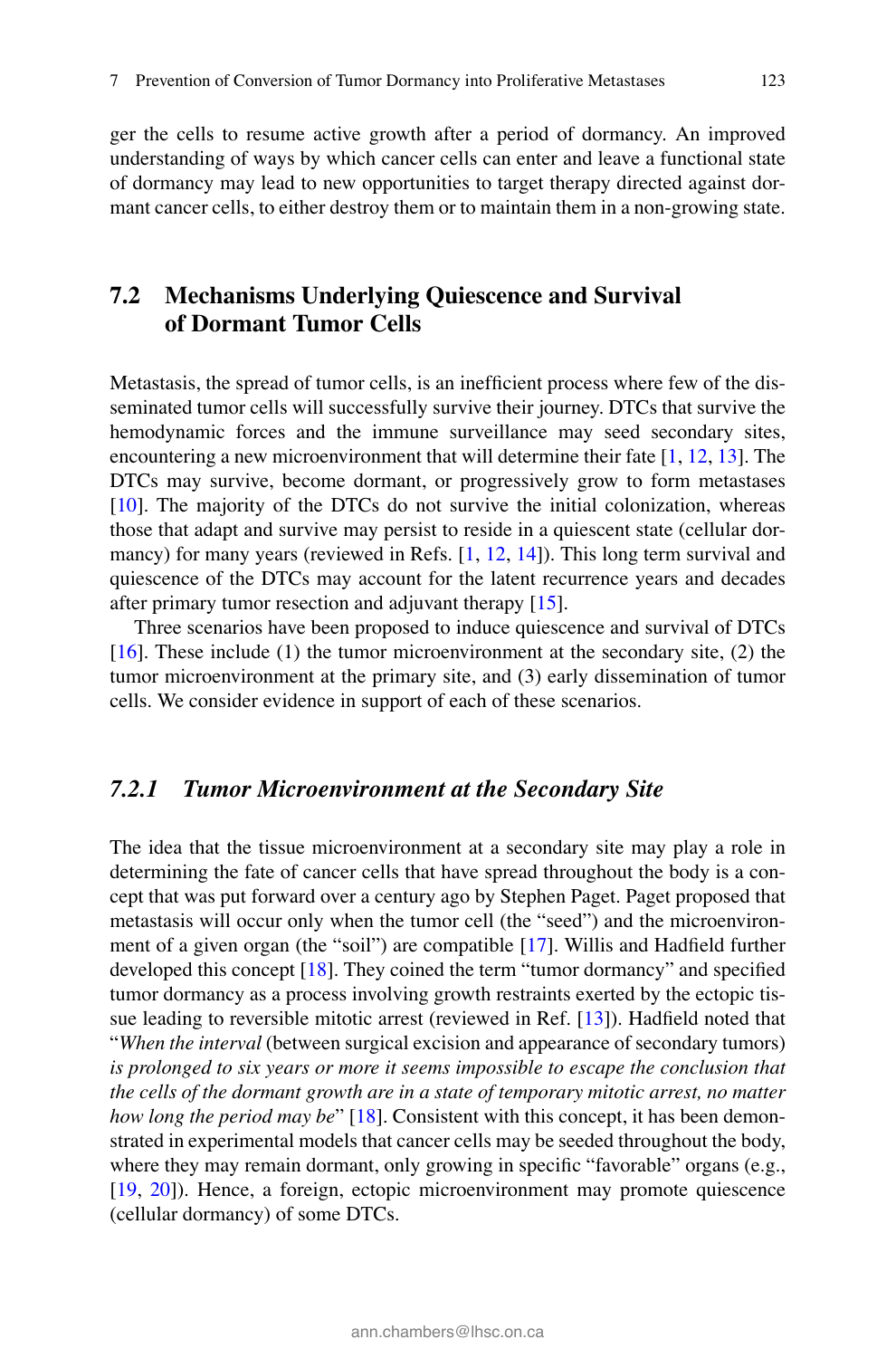Several mechanisms underlying DTC quiescence and long-term survival have recently been proposed. We previously demonstrated potential mechanisms by which the microenvironment may regulate tumor dormancy  $[21-23]$ . Solitary tumor dormancy and the transition to proliferation were recapitulated in vitro by utilizing a 3D in vitro culture system constituted from growth factor-reduced basement membrane extract (BME), to mimic components of the extracellular matrix (ECM). Our results revealed that in the 3D culture system, cells with dormant behavior in vivo remained cell cycle arrested with elevated nuclear expression of p16 and p27. Our findings that the ECM can impose growth inhibitory signals on tumor cells were in concordance with previous reports  $[24, 25]$  (Fig. 7.1). Interestingly, the dormant tumor cells displayed distinct cytoskeletal organization with evidence of only transient adhesion to the ECM  $[21]$ . However, we demonstrated that the switch from quiescence to proliferative metastatic growth was strongly influenced by interactions with the ECM as a result of cytoskeletal reorganization and formation of actin stress fibers. During this transition the tumor cells formed actin stress fibers via  $\beta$ 1 integrin signaling and downstream phosphorylation of myosin light chain by myosin light chain kinase  $[21, 26]$ . These findings are consistent with previous work implicating  $\beta$ 1 integrins in microenvironmental regulation of cell behavior [27] and were subsequently confirmed by others  $[28]$ , emphasizing the important role of the full engagement of the dormant tumor cell with the ECM as a mechanism to escape tumor dormancy  $[21, 23]$ .

 These observations are also consistent with previous studies in which downregulation of the urokinase receptor was shown to mediate signaling through  $\alpha$ 5β1 inte-



 **Fig. 7.1** Microenvironmental factors regulating survival and quiescence of DTCs in the lungs and bone marrow. The long-term survival and quiescence of DTCs in the bone marrow and or lungs is dependent on the microenvironmental cues within each site. BMP-7, BME, and TGFβ2 impose quiescence, whereas CXCL12 and TRAIL promote survival of dormant DTCs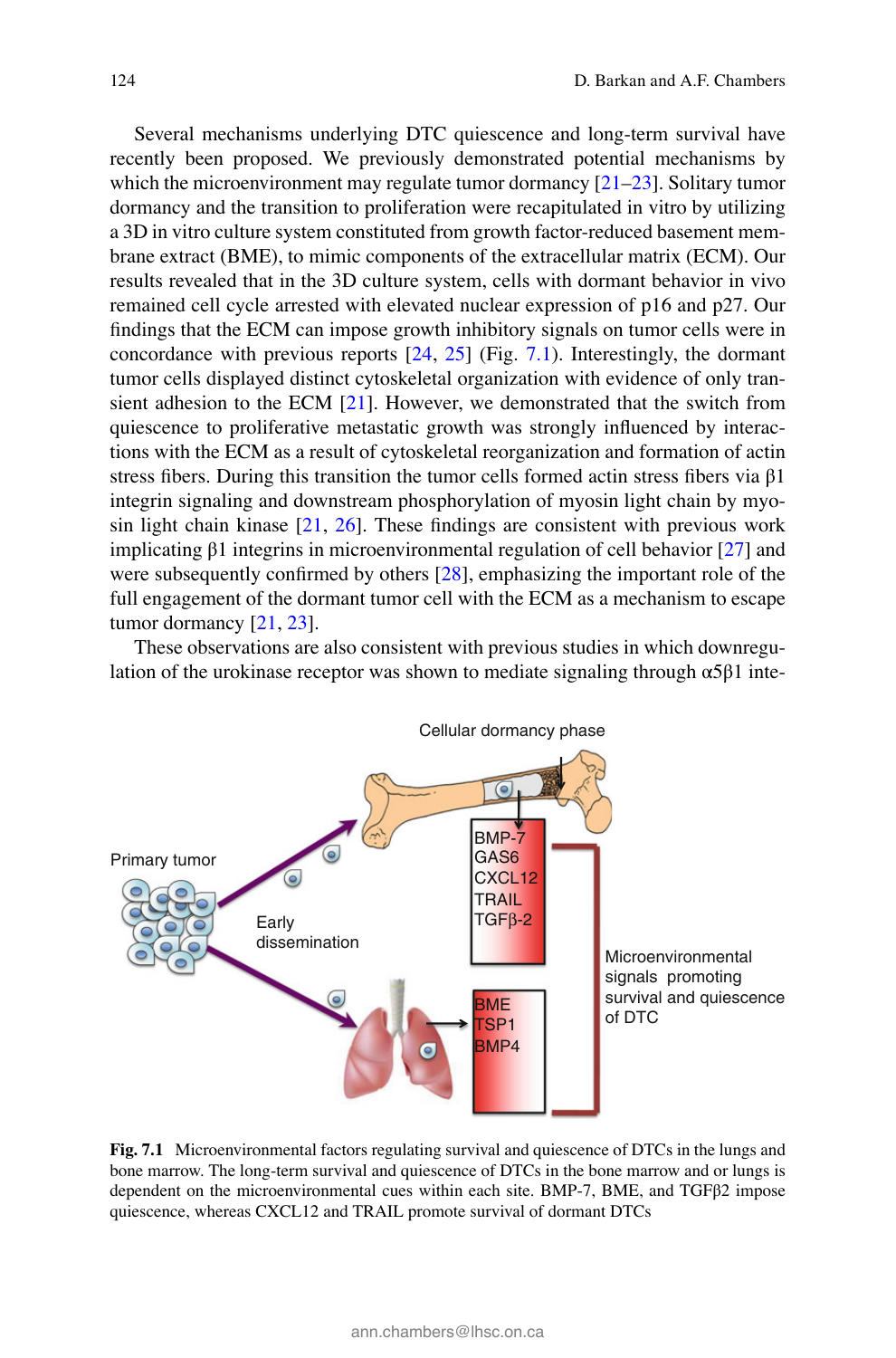grin, forcing the cells into dormancy  $[29, 30]$ . Furthermore, in transgenic mouse models for mammary or pancreatic beta cell cancer, knockdown of β1 integrin resulted in inhibition of proliferation of the mammary tumor cells and senescence of the pancreatic beta tumor cells  $[31, 32]$ . Thus, multiple lines of evidence indicate that lack of adhesion of the tumor cell to the ECM via integrins can lead a tumor cell to enter a dormant phase. A solitary dormant tumor cell that fails to properly adhere to the ECM can initiate, under these stress conditions, mechanisms that lead to its long-term survival. Pioneering work by the Aguirre-Ghiso laboratory demonstrated that endoplasmic reticulum (ER) stress signaling pathways contribute to growth arrest and survival programs during tumor cell dormancy. They showed that failure of squamous carcinoma cells (HEp3) to engage with the ECM led to inhibition of ERK1/2 signaling and activation of p38α/β signaling pathways. The reduction in ERK/p38 signaling ratio induced the stress adaptive response known as the unfolded protein response (UPR)  $\left[33\text{--}35\right]$ ; and reviewed in Ref.  $\left[16\right]$ . These signals lead to an epigenetic reprogramming and induction of quiescence, by activation of RNAdependent protein kinase–like ER kinase (PERK) [33, 34], survival and adaptation of dormant HEp3 (D-HEp3) cells in vivo by activation of ATF6alpha-Rheb-mTOR signaling independent on Akt signaling [36]. Interestingly, several metastasis suppressor genes which selectively inhibit the growth at secondary sites, such as MKK4 and MKK6, are activated by stress signals and are upstream activators of p38 [37]. The transcription factors BHLHB3/41/Sharp1 and NR2F1 are regulated by p38α/β and are required for dormancy of tumor cells in vivo  $\left[37\right]$ . Therefore, the growing family of metastasis suppressor genes, including KISS1, MKK6, BHLHLB3/ Sharp-1, and Nm23-H1 among others, may inhibit the growth of DTC at secondary sites (reviewed in Ref.  $[38]$ ), further supporting the notion that the microenvironmental cues can regulate DTC quiescence.

Indeed, quiescent DTCs are found in the bone marrow (BM) of patients [39]. Several recent studies have demonstrated how the BM could produce factors that will impose dormancy of their residing DTC (Fig. 7.1). Bone morphogenic protein 7 (BMP7) in the BM was shown to trigger dormancy of prostate DTCs by activating p38 signaling, upregulating the metastasis suppressor gene NRDG1, and thus inducing reversible growth arrest  $[40]$ . Secretion of growth arrest-specific 6 (GAS6) by osteoblasts and tumor cells was shown to induce dormancy of prostate cancer tumor cells [41]. Recently, Bragado et al. have demonstrated that transforming growth factor-beta2 (TGF-β2) highly expressed in the bone marrow induced ERK/p38 low signaling ratio resulting in induction of quiescence of highly malignant DTCs [ 42 ]. Intriguingly, in addition to growth factors regulating tumor dormancy in the BM, a recent report demonstrated that the transfer of miRNAs from BM stroma to breast cancer cells induced quiescence of the breast cancer cells [43]. Hence, microenvironmental factors in the BM may define metastasis-restrictive microenvironment activating stress signals in DTC leading to their quiescence (Fig. 7.1 ).

 Collectively, DTCs residing at secondary sites can be exposed directly to stress signals upon their failure to properly adhere to the ECM, and or their exposure to factors defining restrictive microenvironment. These stress conditions may initiate mechanisms that will promote their quiescence and survival. However, can these mechanisms initiate programs that will ensure quiescent DTC long-term survival?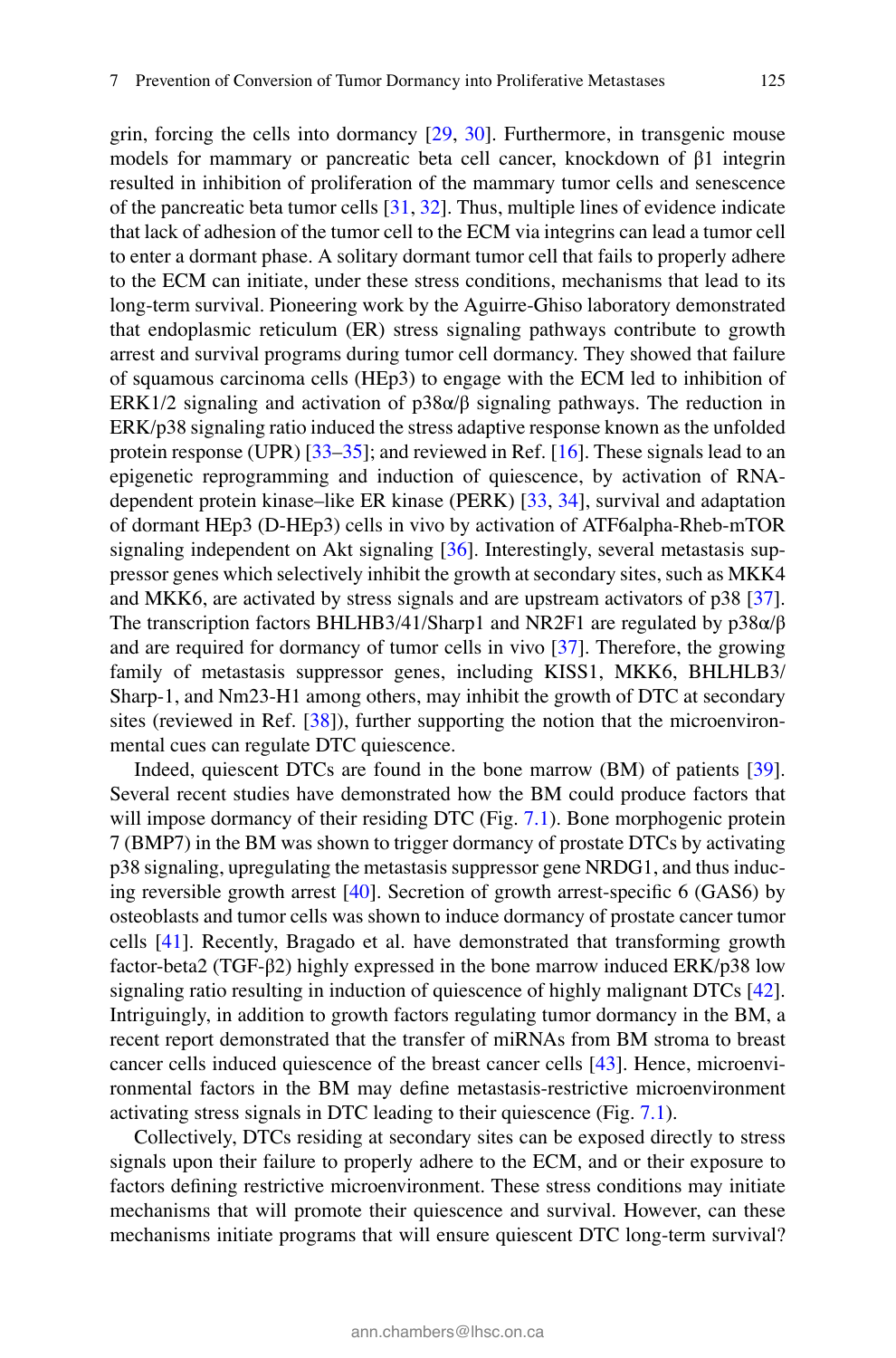Autophagy is a highly regulated self-digestion process that produces nutrients and energy for the cell through the breakdown of cytosolic components, and can lead to long-term cell survival under stress conditions [44]. Evidence in the literature suggests that abrogated adhesion of epithelial cells to the ECM may induce autophagy through growth factor and nutrient sensing pathways, energy-sensing pathways, and integrated stress response [45]. Thus, restrictive microenvironments and induction of stress signals may trigger autophagy, thereby promoting long-term survival of the quiescent DTC [46].

 In addition to the stress signals generated by microenvironment that may regulate DTC quiescence and long-term survival, there are additional microenvironmental factors that can promote the survival of DTCs. CXCL12 and TRAIL were shown to induce the survival of disseminated breast tumor cells in bone by upregulating Akt signaling via c-Src [47]. Similarly we have shown previously that activation of Src and ERK signaling is required for the switch of dormant breast cancer cells to metastatic growth  $[22]$ , and combined inhibition of Src and MEK signaling was shown recently to reduce the survival of the dormant tumor cells in the lungs [48].

 Overall the microenvironment at the secondary sites can promote stress regulated signals in the DTCs, directly or indirectly, thus determining their fate.

### *7.2.2 Tumor Microenvironment at the Primary Site*

 The microenvironment at the primary tumor site may prime the disseminated tumor cells to enter a quiescent state that will be maintained once the cells will colonize the distant site with matching microenvironmental cues. Gene signatures present in the primary tumors have been shown to predict long-term metastatic relapse [ 45 , 49 , 50 ]. Furthermore, gene expression signatures from surrounding histologically normal tissue proximal to the tumor were also shown to predict breast cancer patient survival  $[51]$ . It is possible that these gene signatures may be generated by stress signals present at the primary site such as hypoxia. These stress signals were shown to promote autophagy of the tumor cells, thus promoting the induction of quiescence and survival signals  $[44, 52, 53]$  that may protect tumor cells from programmed cell death induced upon cell detachment from extracellular matrix (anoikis) [45]. Hence, one can envision that a subset of cells in a primary tumor that disseminate from a hypoxic microenvironment may already be in a dormant state. These cells may be already primed with survival mechanisms such as autophagy and or gene expression patterns that may be enable their successful seeding of distant sites and their continued survival in a quiescent state.

### *7.2.3 Early Dissemination of Tumor Cells*

 Early-disseminated tumor cells may not possess the genetic input required to initiate growth at secondary sites  $[6, 54, 55]$ . Therefore, tumor cells that disseminate early from the primary site may be an additional instigator of DTC dormancy. There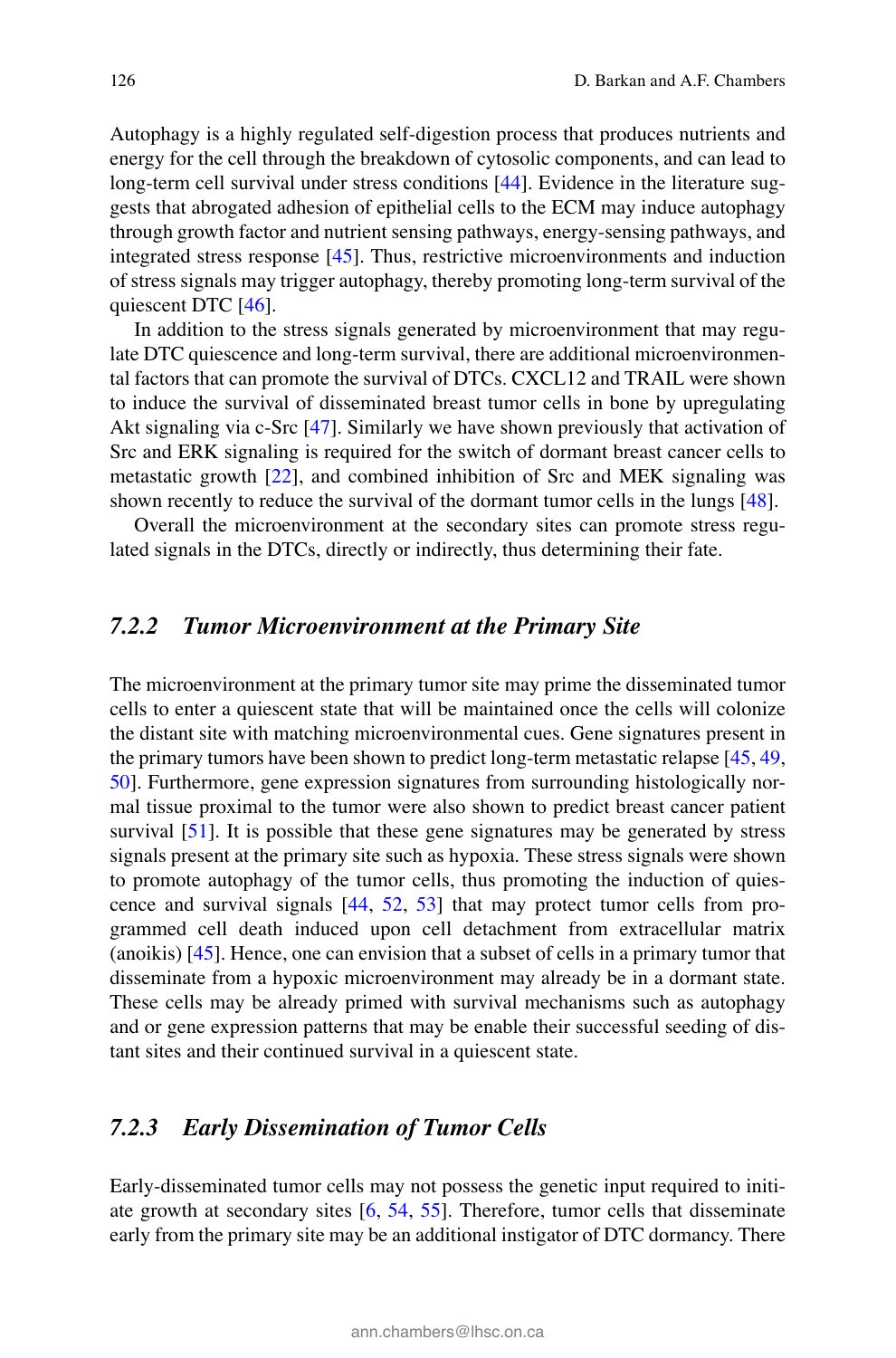are several reports demonstrating early dissemination of tumor cells in experimental mouse models. In MMTV-ErbB2 mice with pre-malignant lesions, DTC were already present in their BM [55]. In a uveal melanoma mouse model, it was shown that dissemination occurred at a very early stage and dormant DTCs were detected in several distant organs  $[56]$ . In a model of mammary hyperplasia GATA-3 loss facilitated early dissemination and eventually metastasis [57]. Importantly, early dissemination of tumor cells is further supported in clinical settings as well. Several reports have demonstrated that in breast cancer, DTCs are found in BM in  $\sim$ 10–30 % of breast cancer patients with noninvasive lesions (e.g., atypical ductal hyperplasia (ADH) or ductal carcinoma in situ (DCIS)) (reviewed in Ref.  $[16]$ ). Furthermore, late recurrence of uveal melanoma in the liver (>10 years) was shown to be due to DTCs that were disseminated at least half a decade before diagnosis [58]. Intriguingly, Klein et al. [ 59 ] demonstrated that tumor cells in patients with different metastatic diseases had a homogeneous profile and exhibited several aberrations at a genomic level. In contrast, DTCs from patients with nonmetastatic disease were genetically heterogeneous, and their chromosomal abnormalities were very different from their matched primary tumors  $[60]$ . Hence, accumulating evidence in the literature suggests that early disseminated DTCs seeded to restrictive microenvironments will remain dormant and may require additional genetic or epigenetic alterations that will allow them to escape their dormant state.

# **7.3 Molecular Mechanisms Mediating the Transition from Tumor Dormancy to Metastatic Growth**

 Here we focus on three mechanisms that have been proposed to regulate the dormancy of cancer cells disseminated to secondary organs (1) cellular dormancy, (2) dormancy regulated by a pre-angiogenic state, and (3) dormancy maintained by aspects of the immune system. Enhanced knowledge about all of these mechanisms will be necessary in order to exploit these mechanisms for new therapeutic strategies.

### *7.3.1 Cellular Dormancy*

 Mechanisms underlying the reactivation of quiescent DTCs ( cellular dormancy ) are still largely unknown. Yet several reports in the literature demonstrate that reciprocal interactions between DTCs and their surrounding microenvironment can lead to intracellular signaling in the tumor cells that will reactive their proliferation. We and others have demonstrated that integrin beta 1 (Int $\beta$ 1) activation is a key regulator in the switch from cellular dormancy to metastatic growth in vitro and in vivo  $[21, 22, 12]$ 28 , 29 ]. In vitro studies used a 3D culture system, constituted from growth factorreduced basement membrane (BME), to model dormancy, and found that dormant vs. proliferative behavior in this model mimicked the dormant vs. metastatic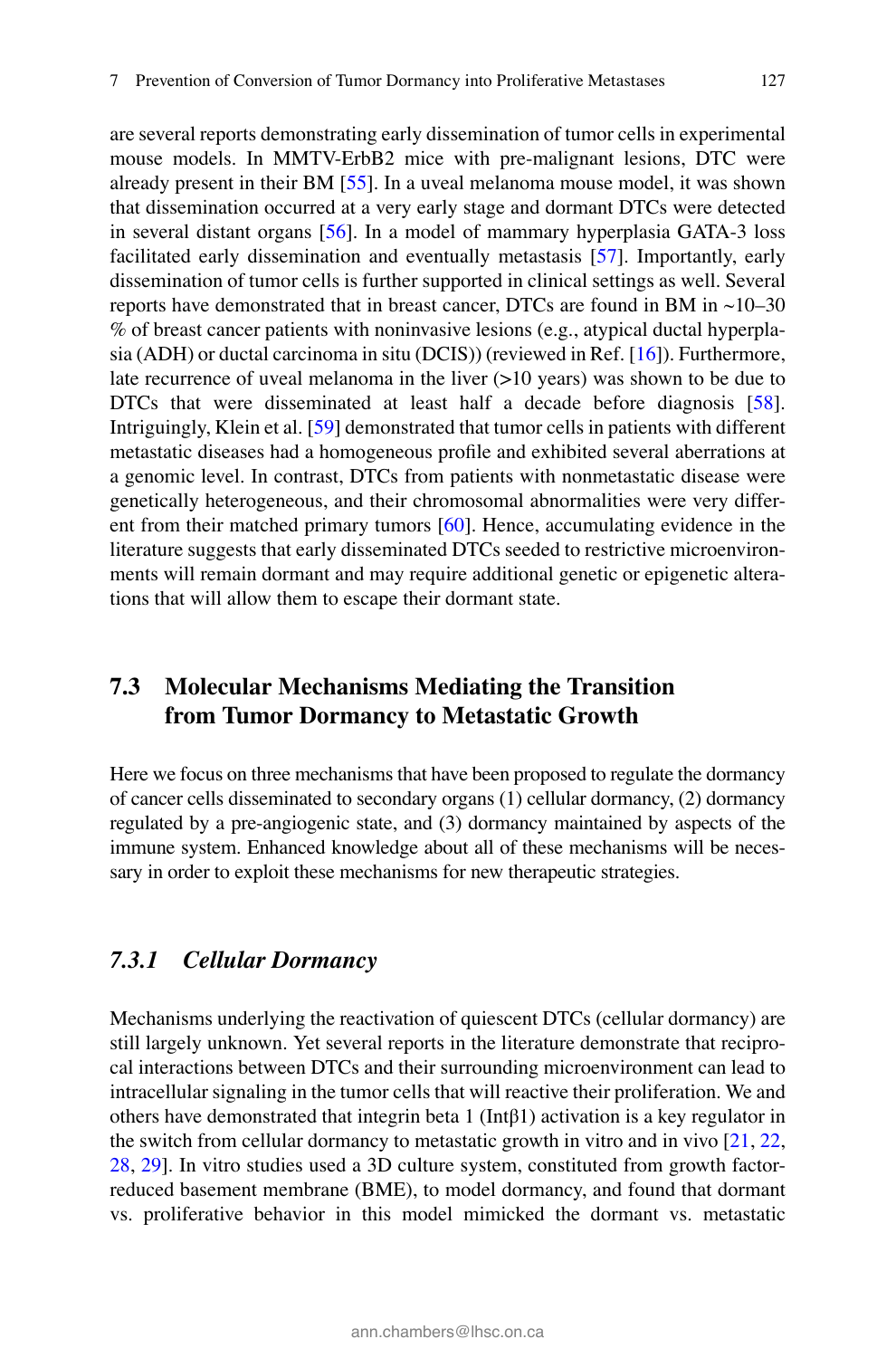behavior of multiple cell lines in vivo  $[21]$ . Using this 3D system, it was demonstrated that supplementation of the BME with either fibronectin or type I collagen induces Int $\beta$ 1 downstream signaling [21, 22], leading to activation of focal adhesion kinase (FAK) by Src. This activation results in downstream activation of the extracellular signal regulated kinase (ERK), a key regulator in cell cycle and cytoskeletal reorganization. ERK in turn induces phosphorylation of myosin light chain (MLC) by myosin light chain kinase (MLCK), culminating in f-actin stress fiber organization, followed by translocation of cyclin-dependent kinase inhibitor p27 to the cytoplasm  $[21, 22]$ . The following induced cascade culminates in the transition from dormancy (quiescence) to proliferation. Additionally, previous studies in head and neck and breast cancer cells demonstrated that high uPAR expression induces  $α5β1$ integrin and in turn this complex recruited EGFR and FAK, which in a fibronectindependent manner induces sustained ERK activation [30]. Hence, Int $\beta$ 1 plays an important role in the cross talk between disseminated tumor cells and their microenvironment. Furthermore, the activation of  $Int\beta1$  was dependent on the remodeled ECM enriched with fibronectin and or Type I collagen (Col-I) reminiscent of a fibrotic/desmoplastic microenvironment (Figs.  $7.2$  and  $7.3$ ). Thus, the establishment of a permissive microenvironment is required to promote the outbreak of dormant DTC along their ability to engage with it.



 **Fig. 7.2** Microenvironmental factors regulating the metastatic outgrowth of quiescent and preangiogenic DTCs. ECM remodeling and release of its bioactive factors are key microenvironmental signals promoting the emergence of DTCs from tumor dormancy to metastatic growth. ECM remodeling occurs during the vicious osteolytic cycle in the BM and upon establishment of a desmoplastic/fibrotic like microenvironment in the lung characterized by increased Col-I expression and its cross linking by LOX, formation fibronectin fibrils and release of ECM factors such as TGFβ1, POST, and pro-angiogenic factors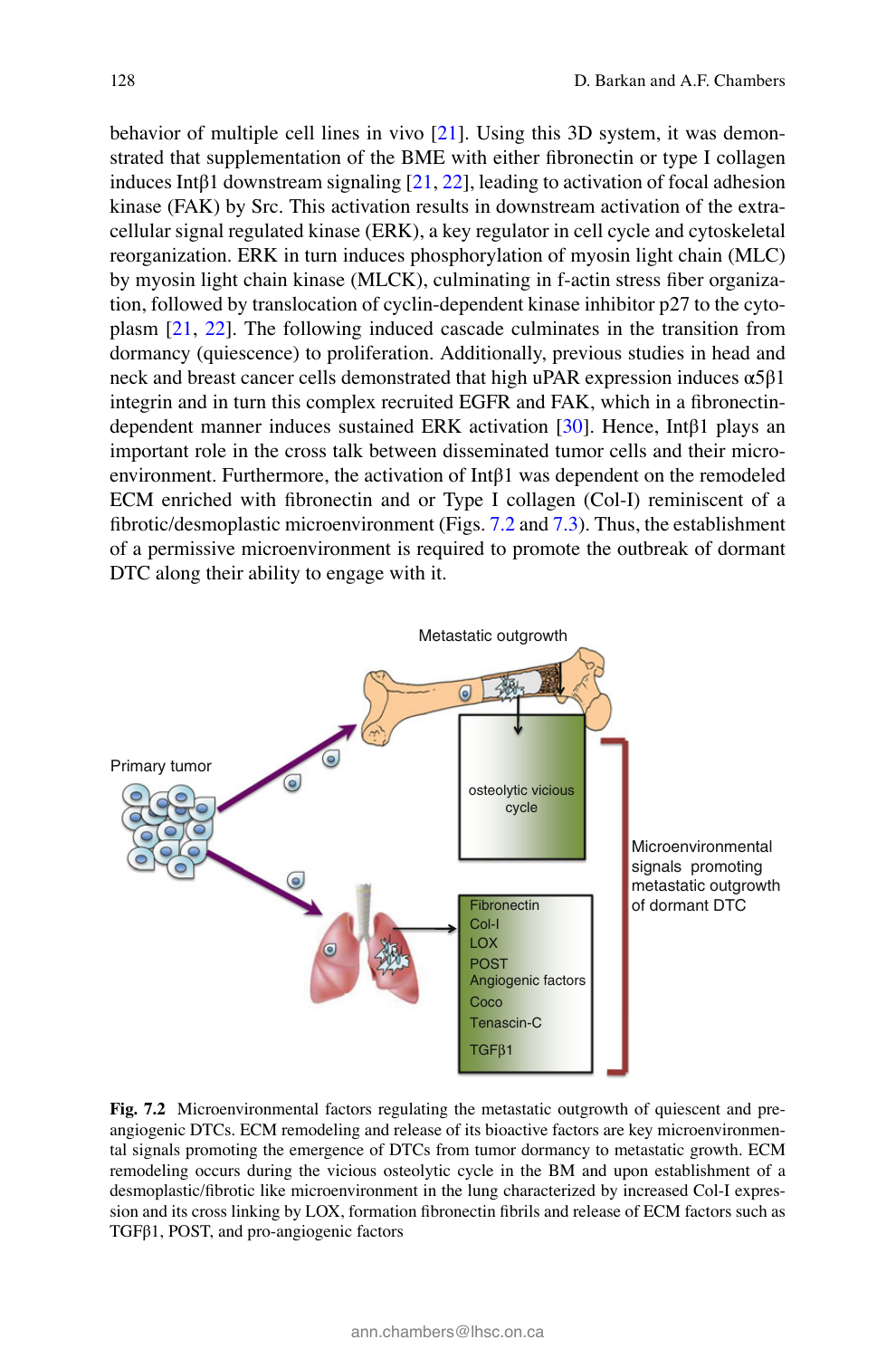

**Fig. 7.3** Mechanisms leading to metastatic outgrowth of dormant DTC in the lungs. (1) Stromaderived POST interacts and thus recruits WNT ligands activating the WNT signaling pathway. (2)  $β1$ -integrin activation through fibronectin/type I collagen and/or uPAR initiates downstream signaling via Src and FAK, inducing high ERK/p38 ratio which in turn activates MLCK leading to cytoskeletal reorganization and metastatic growth. ( *3* ) COCO derived from DTCs can antagonize the inhibitory effect of BMP-4

Indeed, we recently demonstrated that induction of fibrosis at the metastatic site such as the lung, by either the residing DTCs or by exogenous intervention, switches dormant tumor cells to metastatic growth in the lungs  $([22]$ ; reviewed in Ref.  $[23]$ ; Figs. 7.2 and 7.3 ). Furthermore Cox et al. demonstrated that Lysyl oxidase crosslinking of Col-I in a fibrotic lung enhanced the outgrowth of DTCs  $[61]$ . Accordingly, matrix stiffening is induced by increased Col-I deposition and cross-linking and has been shown previously to promote malignant transformation and progression [62, 63 ] and was shown recently to regulate tumor dormancy [ 64 ]. Therefore, changes in the mechanical compliance of the matrix along with the biochemical composition that can occur as a consequence of therapy and or aging of tissue (reviewed in Ref. [23]) can promote permissive microenvironments that can support transition of dormant DTCs to metastatic growth. Importantly, dormant DTCs can emerge from their dormant state even in a restrictive microenvironment such as the lungs (Fig. 7.2 ). A report by Gao et al. demonstrated that dormant 4T07 breast cancer cells overexpressing Coco, an antagonist of transforming growth factor beta (TGF-β) ligands, transitioned from dormancy to metastatic growth in the lungs  $[65]$ . Coco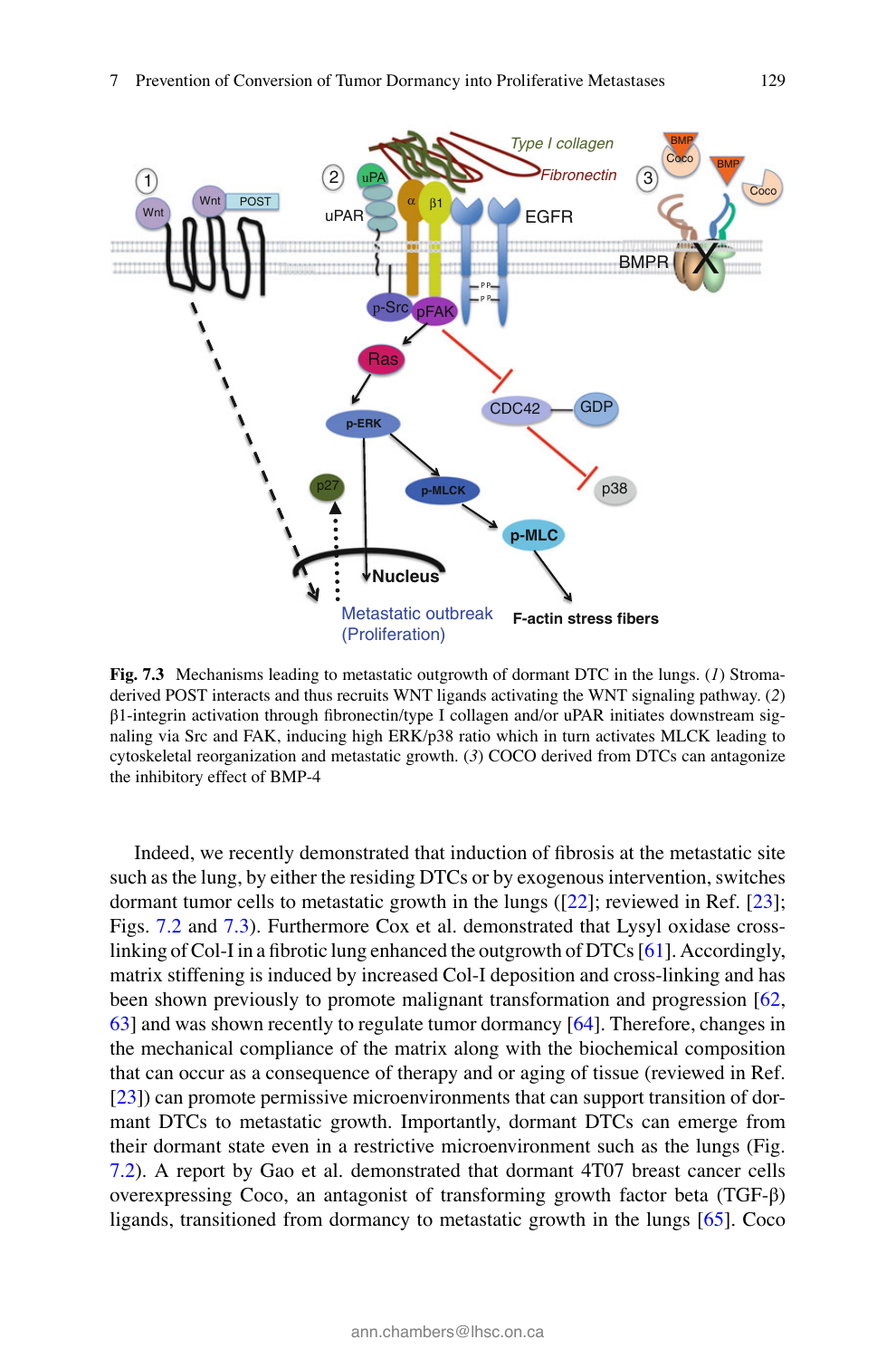blocked the binding of microenvironmental BMP4 ligands to the BMP receptor on the cancer cells, thus overriding the restrictive cues produced by the lung microenvironment. In contrast, blocking endogenous expression of Coco in counterpart metastatic 4T1 breast cancer cells, induced tumor dormancy [65]. Along these lines, suppressive cues imposing dormancy of DTCs residing in stable microvasculature such as in the lung and BM are lost in sprouting neovasculature. Ghajar, Bissell, and colleagues demonstrated that in the sprouting neovasculature, the expression of tumor suppressive factors such as TSP1 is diminished, and conversely enriched with expression of tumor promoting factors such as TGFβ1 and the extracellular protein periostin (POST), thus instigating the outbreak of otherwise dormant breast tumor cells [ 66 ]. Establishment of a supportive niche in the BM for metastatic outgrowth of indolent breast tumors is fostered by increased local osteoclast activity. Lu et al. demonstrated that elevated expression of VCAM-1 on dormant breast tumor cells allowed dormant tumor cells to interact with osteoclasts, yielding paracrine signals and enhancing osteolytic metastatic growth [67]. Hence, establishment of a permissive microenvironment is required to support reactivation of the dormant tumor cells Fig. 7.2.

 The microenvironment at the metastatic niche may also promote the residing dormant tumor cells to acquire a tumorigenic capacity by converting them to cancer stem cell like cells (CSC) (reviewed in Ref. [ 68 ]). Increasing evidence indicates that the tumor cells that initiate metastatic outgrowth possess several attributes of cancer stem cells (reviewed in Ref. [68]). Tenascin C, which is often found in stem cell niches, supports the outgrowth of breast cancer cell colonizing the lungs by elevating both Notch and Wnt signaling [69]. Furthermore, Malanchi and colleagues recently demonstrated that only tumor cell with CSC like properties will colonize the lungs and expand to form metastatic lesions  $[70]$ . These CSC induced the stromal cells in the lungs to express POST, a stromal factor of normal stem cell niches. POST expression in the resulting niche environment supported the growth of metastases by promoting Wnt signaling (Fig. 7.3 ). Hence, components of the metastatic niche may induce or maintain properties associated with stemness of DTCs. Importantly, DTCs can obtain a stemness phenotype at the metastatic site upon their loss of an epithelial phenotype and acquisition of a mesenchymal phenotype (epithelial–mesenchymal transition; EMT) [71]. Indeed, EMT has been shown recently, in addition to endow DTCs with CSC properties, to directly promote the outbreak of otherwise dormant tumor cells by increasing Intβ1 expression necessary for metastatic outgrowth  $[72]$  (Fig. 7.3).

### *7.3.2 Pre-angiogenic Dormancy*

 Cancer growth requires an expanding blood circulation to support continued growth, both for the primary tumor as well as metastases (reviews in Refs. [73, 74]). Angiogenesis , the growth of new blood vessels, depends on a balance between proangiogenic and antiangiogenic molecular stimuli. Angiogenesis has thus been seen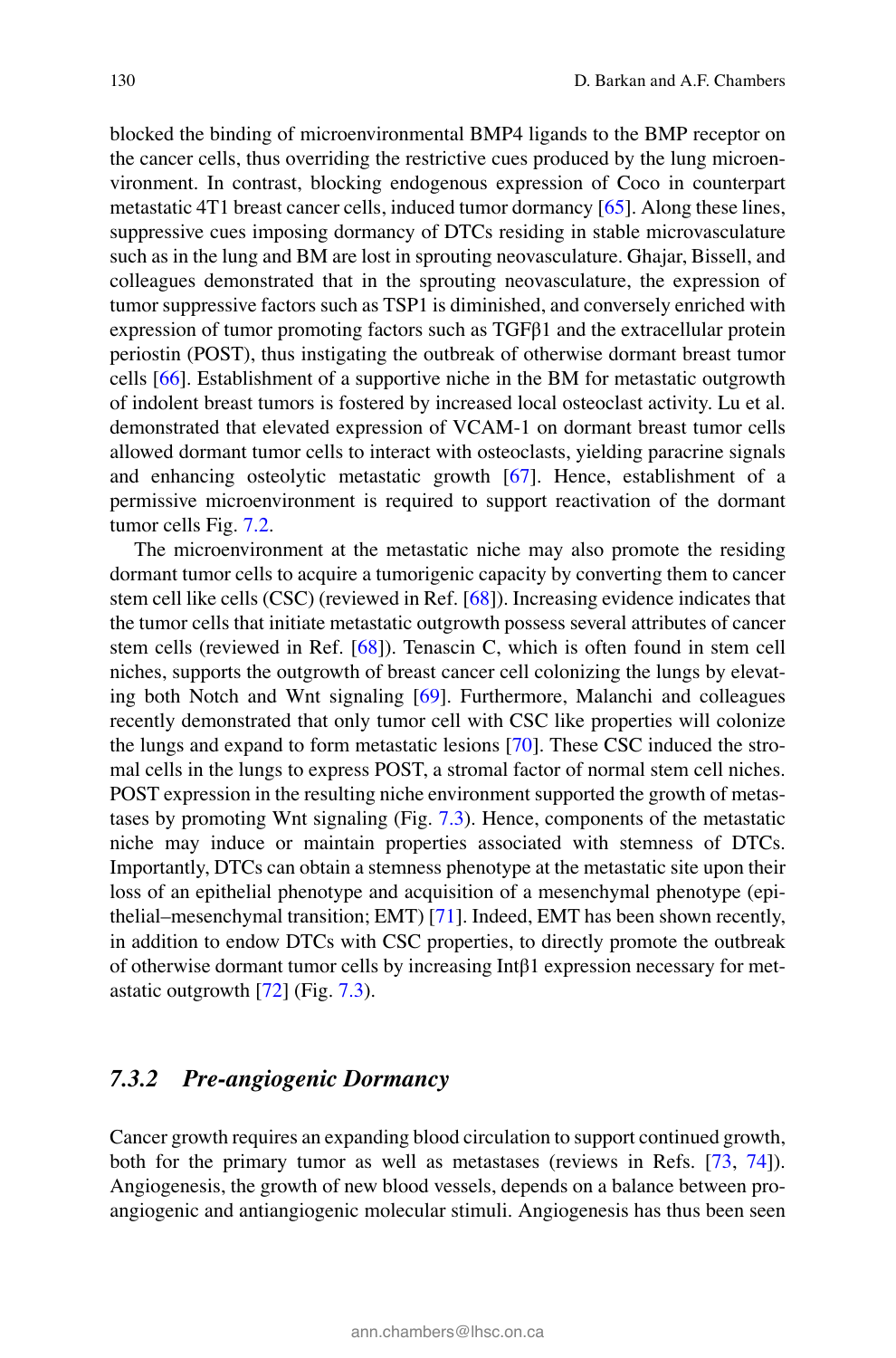as a target for anticancer therapy, and the complexities of this approach are well recognized [75]. Angiogenesis has been shown to play a role in regulating cancer growth and dormancy. Folkman and colleagues documented that antiangiogenic factors secreted by a primary tumor could restrict distant micrometastatic growth, holding the metastases in an "active" state of functional dormancy in which cell division and apoptosis were balanced, with no net increase in metastatic tumor size [11, 76]. Tumors in a state of pre-angiogenic dormancy thus are distinct from quiescent, dormant tumor cells, and consequently may present a distinct therapeutic target  $[10]$ . Antiangiogenic therapies thus have the potential to inhibit tumor growth (at the primary or metastatic sites), and also to maintain pre-angiogenic micrometastases in a functionally dormant, non-expanding state.

 Recent work from Naumov and colleagues have shown, in mouse models of primary tumor growth, that the angiogenic phenotype may be plastic and regulatable, raising hopes for development of agents that could revert vascularized metastases to a pre-angiogenic, non-growing state [77]. Along these lines, Almog and colleagues recently identified a set of 19 small noncoding RNA molecules (miR-NAs) that control the phenotypic switch of human dormant breast carcinoma, glioblastoma, osteosarcoma, and liposarcoma tumors to exponential growth [78]. Downregulation of 16 of the highly expressed miRNAs correlated with the switch of dormant tumor to the fast-growing angiogenic tumor. Moreover, reconstitution of miR-580, 588, or 190 promoted prolonged tumor dormancy of otherwise actively proliferation angiogenic tumors. Hence, metastasis may potentially be maintained long-term in a pre-angiogenic dormant state by antiangiogenic therapy as was demonstrated previously [ 79 ] and as was predicted recently by the mathematical modeling by Benzekry et al. [80].

## *7.3.3 Dormancy Regulated by the Innate and Adaptive Immune System*

 Micrometastatic dormancy is characterized by active equilibrium between proliferation and apoptosis. This equilibrium was suggested to be regulated by immune surveillance in addition to the angiogenic switch  $[81]$ . In a mouse model of melanoma, the outgrowth of early DTCs at distant sites was controlled partially by CD8+ T cells. CD8+ T cells inhibited the growth of disseminated tumor cells, surprisingly, not by cytotoxic effects, but through cytostatic effects and their depletion led in turn to the emergence of DTCs from their dormant state [ 56 ]. Accordingly, recent reports demonstrated the role of T-lymphocytes as regulator of tumor dormancy [82] and active suppression of T cells by IFN-γ or IL-12 blocking induces escape from dormancy (reviewed in Ref. [83]).

 In the DA1-3b mouse model of acute myeloid leukemia, dormant tumor cells were resistant to cytotoxic lymphocytes (CTL) by overexpressing B7-H1 and B7.1. B7-H1 interacts with programmed death-1 (PD-1) expressed on T cells, and inhibits T-cell activation and CTL-mediated lysis [84]. Hence, dormant tumor cells may become more resistant to specific CTL mediated killing. Indeed, recent reports have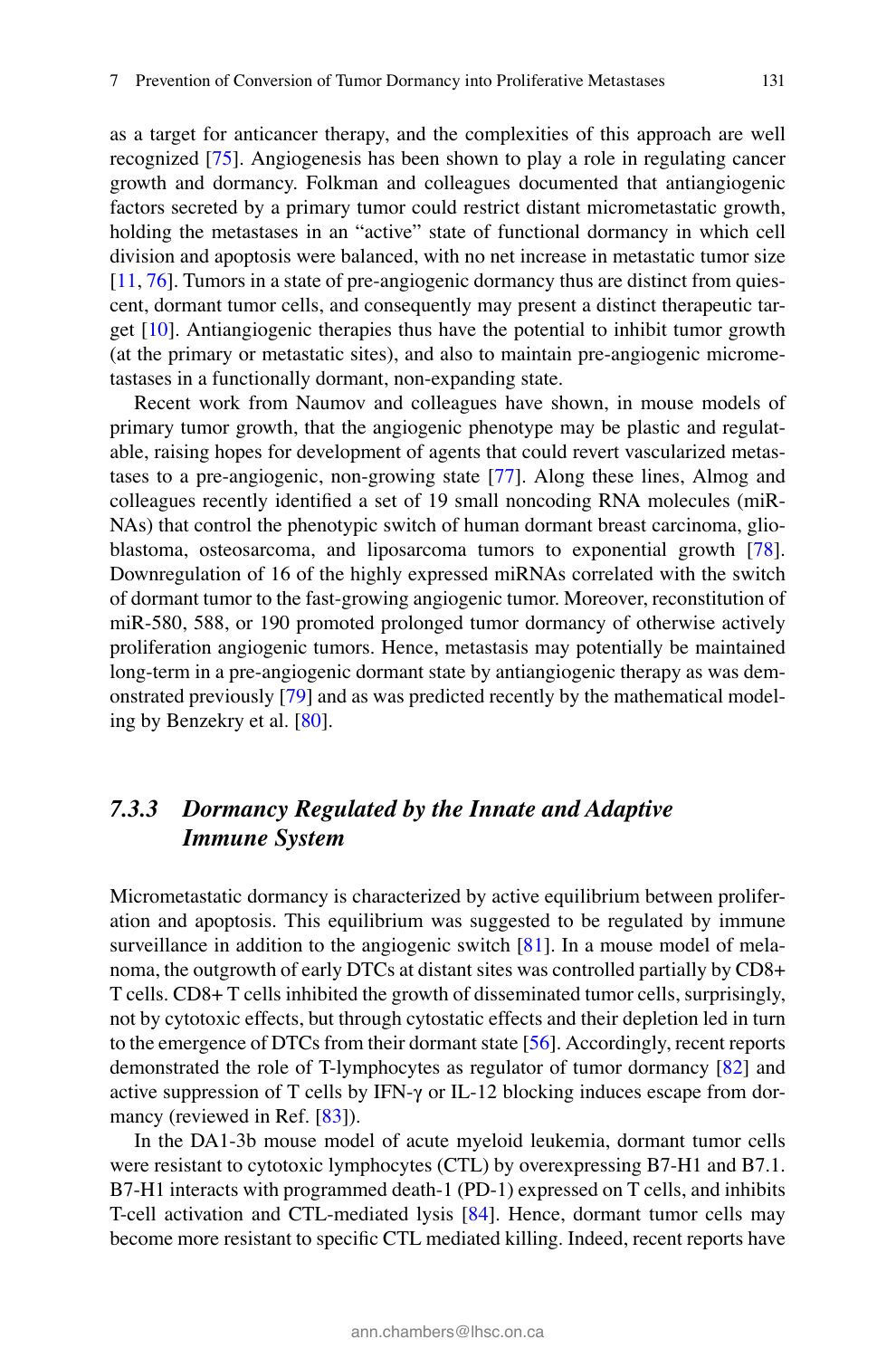demonstrated that PDL-1 (the ligand of PD-1) was upregulated in irradiated tissue. In contrast, administration of anti-PD-L1 enhanced the efficacy of ionizing irradiation (IR) through a CTL-dependent mechanisms leading to antitumor immunity in mice [85, 86]. Along these lines, methylation of suppressor of cytokine signaling (SOCS1) and its downregulation in dormant tumor cells was reported to deregulate JAK/STAT pathways within the dormant tumor cells, thus promoting resistance to CTL-mediated killing [ 87 ]. Hence, inhibition of T-lymphocytes and preventing the resistance of the dormant tumor cells to CTL mediated killing may be the mechanisms accounting for the escape of the dormant tumor cells from the immune response.

 Overall, the studies described above in several animal models of tumor dormancy support the potential role of the immune system in keeping the micrometastases indolent for prolonged periods of time. However, controversies exist regarding the role of the immune system in regulating tumor dormancy in the clinical settings (reviewed in Ref. [ 88 ]). Furthermore, a recent report by Magnus et al. adds another complexity to the role of the immune system in regulating tumor dormancy [89]. They demonstrated that expression of Tissue Factor in indolent human glioma cells led to a stepwise transition of dormant tumor cells to metastatic outgrowth, a process that was preceded by recruitment of vascular (CD105+) and myeloid (CD11b+ and F4/80+) cells, thus demonstrating that the immune system might actually augment an escape of tumor cells from dormancy.

## **7.4 Conclusions of Metastatic Tumor Dormancy as a Clinical Target**

 Metastasis continues to be responsible for the majority of cancer deaths, in spite of our enhanced understanding of tumor biology. When cancer is detected early, before it has spread, it is more likely to be successfully treated, while metastatic disease is considerably more difficult to treat. Compounding this difficulty is the ability of an apparently successfully treated cancer to recur, sometimes years or decades later, following a protracted period of tumor dormancy. Here we consider some of the clinical and biological issues about tumor dormancy, and our relatively limited understanding of how dormancy may be regulated.

 An increase in recent years in studies on mechanisms contributing to regulation of tumor dormancy is providing a growing wealth of information about dormancy. Clearly, tumor dormancy is a complex and multifaceted problem, and we have much to learn about how dormancy arises and persists, as well as how cancer cells can be released from dormancy and reinitiate growth. The fact that cancer can be naturally maintained in a state of dormancy gives hope that these processes can be studied and utilized in future therapies. However, the complexity of factors that contribute to dormancy and release from dormancy will make this approach challenging. Here we outline some of the factors that have been identified as contributers to tumor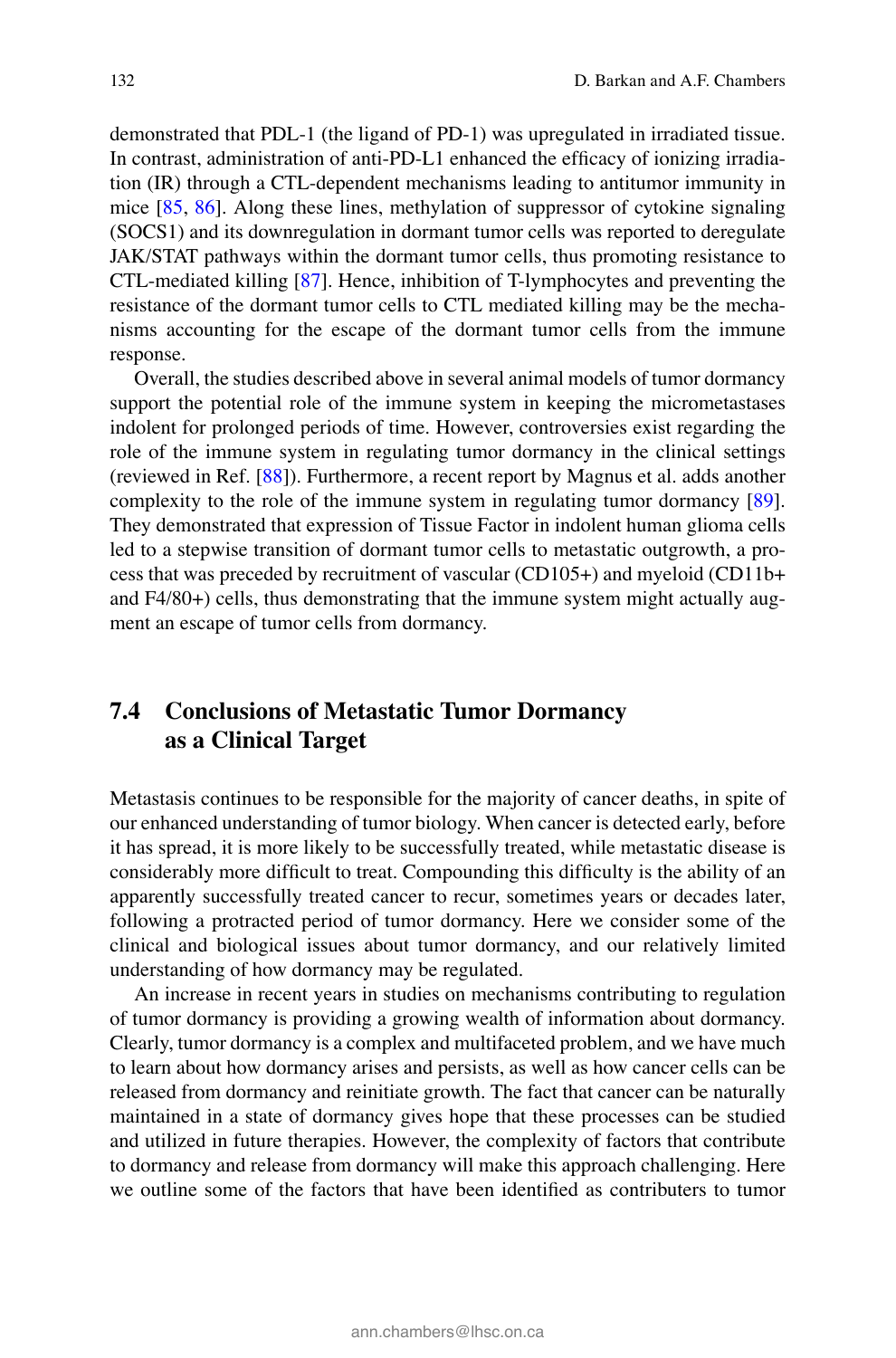dormancy, and thus suggesting ways to either maintain cancer in a dormant state or kill dormant cancer cells. It is clear that many aspects of the tissue microenvironment surrounding dormant metastatic disease contribute to the dormant phenotype. Potential therapeutic approaches to prevent dormant cancer cells from reinitiating growth include blocking microenvironmental signals that promote tumor growth, inhibiting angiogenic stimulation of micrometastatic growth, and enhancing immune regulation of dormancy. We have much to learn about dormancy and its regulation, but models are becoming increasingly available for experimental study. Additionally, there is a growing recognition that we need to learn much more about dormancy in patients. Which patients harbor dormant cells, and which patients can be considered cured of their disease? In patients who do have persistent cancer cells, what factors—either inherent to the tumor cell or modifiable factors in the patient—

contribute to maintenance of dormancy vs. reinitiation of tumor growth? In order to address the clinical problem of tumor dormancy, we need continued and enhanced experimental efforts to understand the biology of tumor dormancy, coupled with increased understanding of the clinical status of disseminated disease in patients. This enhanced knowledge is crucial to improve the survival of cancer patients.

### **References**

- 1. Goss PE, Chambers AF (2010) Does tumour dormancy offer a therapeutic target? Nat Rev Cancer 10(12):871–877
- 2. Chambers AF, Naumov GN, Varghese HJ, Nadkarni KV, MacDonald IC, Groom AC (2001) Critical steps in hematogenous metastasis an overview. Surg Oncol Clin N Am 10(2): 243–255, vii
- 3. Weiss L (1990) Metastatic inefficiency. Adv Cancer Res 54:159-211
- 4. Tarin D, Vass AC, Kettlewell MG, Price JE (1984) Absence of metastatic sequelae during long-term treatment of malignant ascites by peritoneo-venous shunting. A clinico-pathological report. Invasion Metastasis 4(1):1–12
- 5. Klein CA (2003) The systemic progression of human cancer a focus on the individual disseminated cancer cell—the unit of selection. Adv Cancer Res 89:35–67
- 6. Klein CA (2009) Parallel progression of primary tumours and metastases. Nat Rev Cancer 9(4):302–312
- 7. Oskarsson T, Batlle E, Massague J (2014) Metastatic stem cells sources, niches, and vital pathways. Cell Stem Cell 14(3):306–321
- 8. Gnant M, Steger GG (2009) Fighting overtreatment in adjuvant breast cancer therapy. Lancet 374(9707):2029–2030
- 9. Albain KS, Barlow WE, Ravdin PM, Farrar WB, Burton GV, Ketchel SJ, Cobau CD, Levine EG, Ingle JN, Pritchard KI, Lichter AS, Schneider DJ, Abeloff MD, Henderson IC, Muss HB, Green SJ, Lew D, Livingston RB, Martino S, Osborne CK (2009) Adjuvant chemotherapy and timing of tamoxifen in postmenopausal patients with endocrine-responsive, node-positive breast cancer a phase 3, open-label, randomised controlled trial. Lancet 374(9707):2055–2063
- 10. Chambers AF, Groom AC, MacDonald IC (2002) Dissemination and growth of cancer cells in metastatic sites. Nat Rev Cancer 2(8):563–572
- 11. Holmgren L, O'Reilly MS, Folkman J (1995) Dormancy of micrometastases balanced proliferation and apoptosis in the presence of angiogenesis suppression. Nat Med 1(2):149–153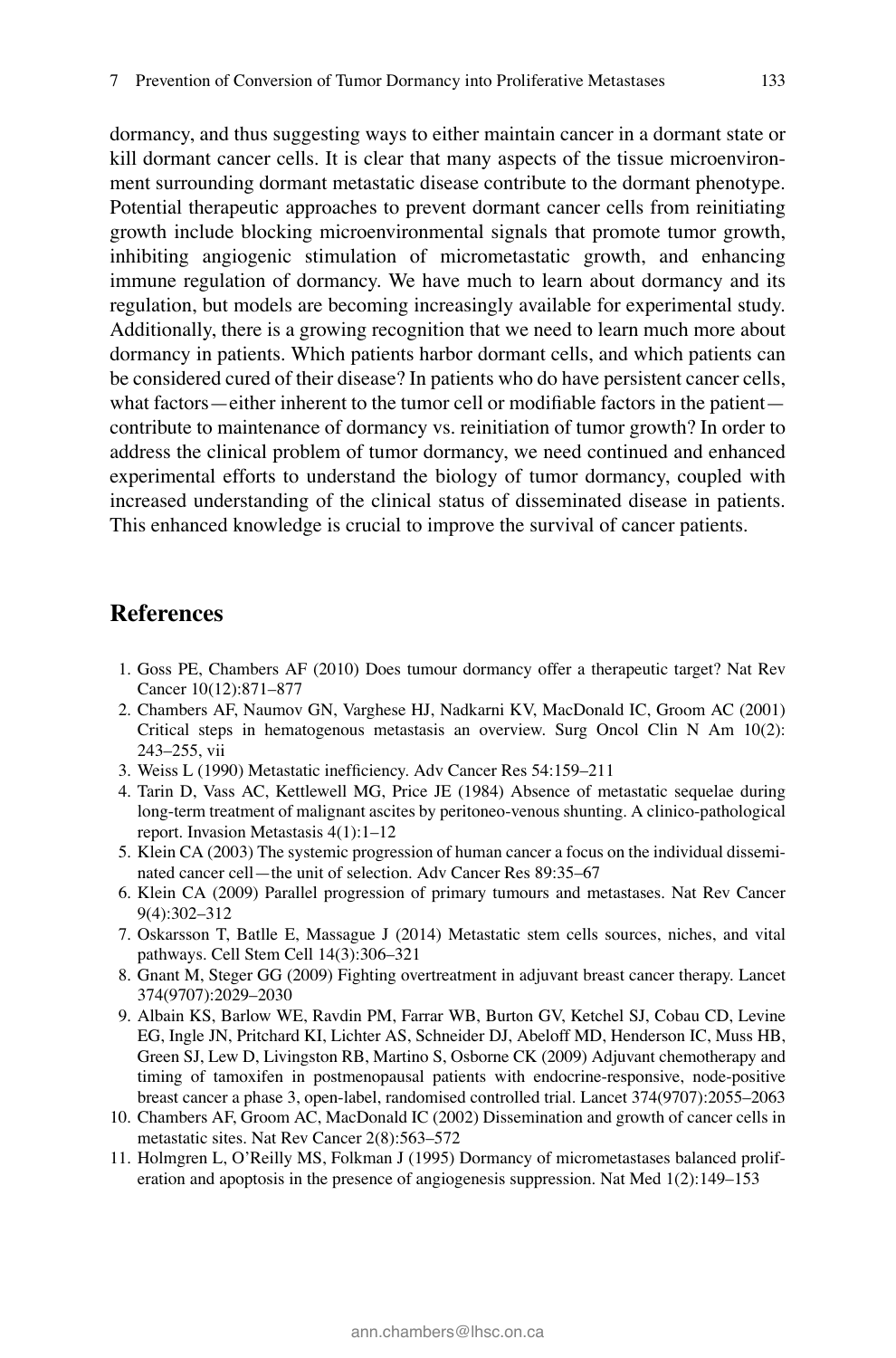- 12. Aguirre-Ghiso JA (2007) Models, mechanisms and clinical evidence for cancer dormancy. Nat Rev Cancer 7(11):834–846
- 13. Klein CA (2011) Framework models of tumor dormancy from patient-derived observations. Curr Opin Genet Dev 21(1):42–49
- 14. Wells A, Griffith L, Wells JZ, Taylor DP (2013) The dormancy dilemma quiescence versus balanced proliferation. Cancer Res 73(13):3811–3816
- 15. Wikman H, Vessella R, Pantel K (2008) Cancer micrometastasis and tumour dormancy. Acta Pathol Microbiol Immunol Scand 116(7–8):754–770
- 16. Bragado P, Sosa MS, Keely P, Condeelis J, Aguirre-Ghiso JA (2012) Microenvironments dictating tumor cell dormancy. Recent Results Cancer Res 195:25–39
- 17. Paget S (1989) The distribution of secondary growths in cancer of the breast. 1889. Cancer Metastasis Rev 8(2):98–101
- 18. Hadfield G (1954) The dormant cancer cell. Br Med J 2(4888):607-610
- 19. Suzuki M, Mose ES, Montel V, Tarin D (2006) Dormant cancer cells retrieved from metastasisfree organs regain tumorigenic and metastatic potency. Am J Pathol 169(2):673–681
- 20. Nguyen DX, Bos PD, Massague J (2009) Metastasis from dissemination to organ-specific colonization. Nat Rev Cancer 9(4):274–284
- 21. Barkan D, Kleinman H, Simmons JL, Asmussen H, Kamaraju AK, Hoenorhoff MJ, Liu ZY, Costes SV, Cho EH, Lockett S, Khanna C, Chambers AF, Green JE (2008) Inhibition of metastatic outgrowth from single dormant tumor cells by targeting the cytoskeleton. Cancer Res 68(15):6241–6250
- 22. Barkan D, El Touny LH, Michalowski AM, Smith JA, Chu I, Davis AS, Webster JD, Hoover S, Simpson RM, Gauldie J, Green JE (2010) Metastatic growth from dormant cells induced by a col-I-enriched fibrotic environment. Cancer Res 70(14):5706–5716
- 23. Barkan D, Green JE, Chambers AF (2010) Extracellular matrix a gatekeeper in the transition from dormancy to metastatic growth. Eur J Cancer 46(7):1181–1188
- 24. Henriet P, Zhong ZD, Brooks PC, Weinberg KI, DeClerck YA (2000) Contact with fibrillar collagen inhibits melanoma cell proliferation by up-regulating p27KIP1. Proc Natl Acad Sci U S A 97(18):10026–10031
- 25. Roth JM, Akalu A, Zelmanovich A, Policarpio D, Ng B, MacDonald S, Formenti S, Liebes L, Brooks PC (2005) Recombinant alpha2(IV)NC1 domain inhibits tumor cell-extracellular matrix interactions, induces cellular senescence, and inhibits tumor growth in vivo. Am J Pathol 166(3):901–911
- 26. Barkan D, Chambers AF (2011) β1-integrin a potential therapeutic target in the battle against cancer recurrence. Clin Cancer Res 17(23):7219–7223
- 27. Roskelley CD, Desprez PY, Bissell MJ (1994) Extracellular matrix-dependent tissue-specific gene expression in mammary epithelial cells requires both physical and biochemical signal transduction. Proc Natl Acad Sci U S A 91(26):12378–12382
- 28. Shibue T, Weinberg RA (2009) Integrin beta1-focal adhesion kinase signaling directs the proliferation of metastatic cancer cells disseminated in the lungs. Proc Natl Acad Sci U S A 106(25):10290–10295
- 29. Aguirre Ghiso JA, Kovalski K, Ossowski L (1999) Tumor dormancy induced by downregulation of urokinase receptor in human carcinoma involves integrin and MAPK signaling. J Cell Biol 147(1):89–104
- 30. Aguirre-Ghiso JA, Liu D, Mignatti A, Kovalski K, Ossowski L (2001) Urokinase receptor and fibronectin regulate the  $ERK(MAPK)$  to  $p38(MAPK)$  activity ratios that determine carcinoma cell proliferation or dormancy in vivo. Mol Biol Cell 12(4):863–879
- 31. White DE, Kurpios NA, Zuo D, Hassell JA, Blaess S, Mueller U, Muller WJ (2004) Targeted disruption of beta1-integrin in a transgenic mouse model of human breast cancer reveals an essential role in mammary tumor induction. Cancer Cell 6(2):159–170
- 32. Kren A, Baeriswyl V, Lehembre F, Wunderlin C, Strittmatter K, Antoniadis H, Fassler R, Cavallaro U, Christofori G (2007) Increased tumor cell dissemination and cellular senescence in the absence of beta1-integrin function. EMBO J 26(12):2832–2842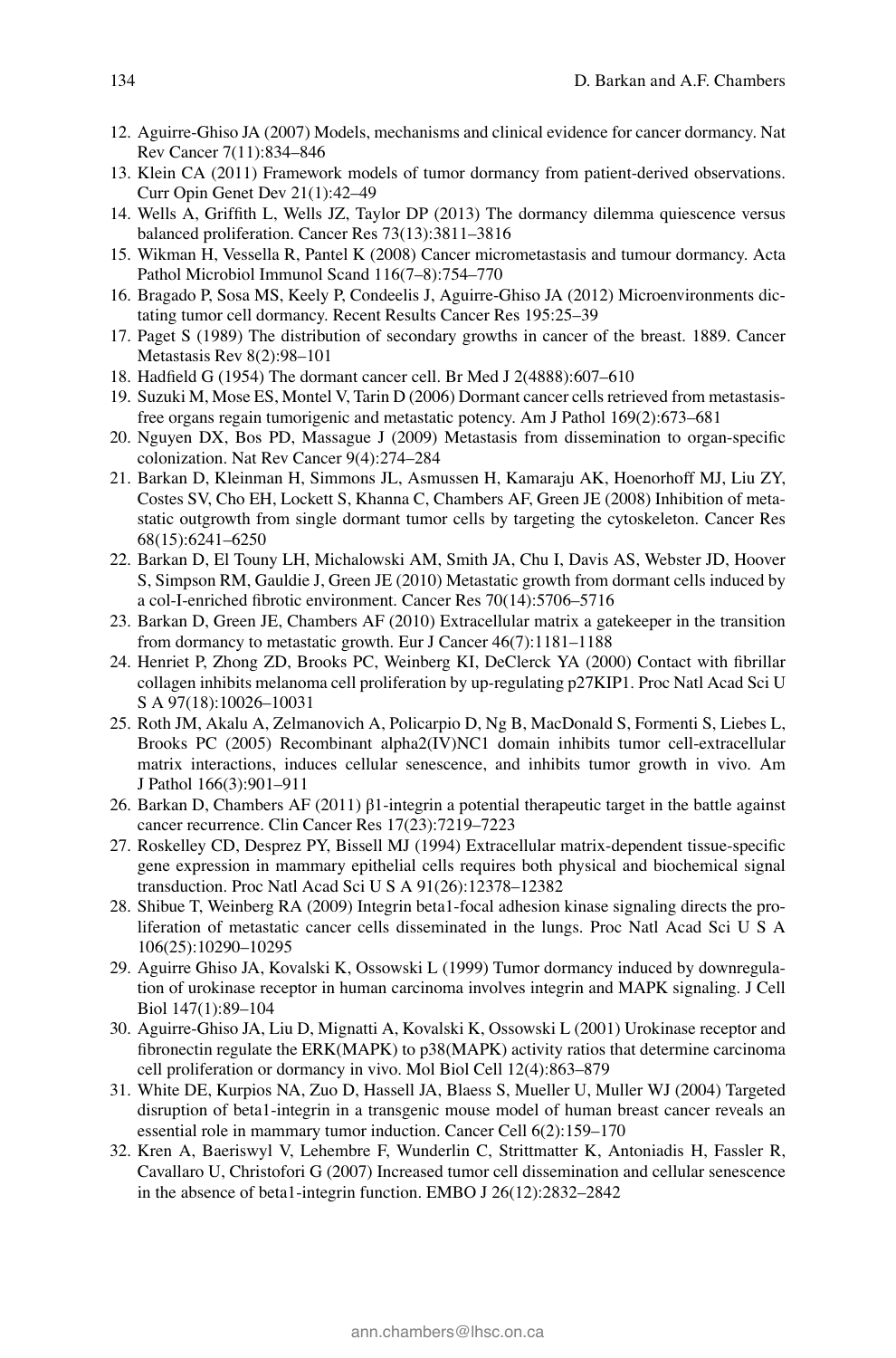- 33. Ranganathan AC, Zhang L, Adam AP, Aguirre-Ghiso JA (2006) Functional coupling of p38 induced up-regulation of BiP and activation of RNA-dependent protein kinase-like endoplasmic reticulum kinase to drug resistance of dormant carcinoma cells. Cancer Res 66(3):1702–1711
- 34. Ranganathan AC, Ojha S, Kourtidis A, Conklin DS, Aguirre-Ghiso JA (2008) Dual function of pancreatic endoplasmic reticulum kinase in tumor cell growth arrest and survival. Cancer Res 68(9):3260–3268
- 35. Adam AP, George A, Schewe D, Bragado P, Iglesias BV, Ranganathan AC, Kourtidis A, Conklin DS, Aguirre-Ghiso JA (2009) Computational identification of a p38SAPK-regulated transcription factor network required for tumor cell quiescence. Cancer Res 69(14):5664–5672
- 36. Schewe DM, Aguirre-Ghiso JA (2008) ATF6alpha-Rheb-mTOR signaling promotes survival of dormant tumor cells in vivo. Proc Natl Acad Sci U S A 105(30):10519–10524
- 37. Taylor J, Hickson J, Lotan T, Yamada DS, Rinker-Schaeffer C (2008) Using metastasis suppressor proteins to dissect interactions among cancer cells and their microenvironment. Cancer Metastasis Rev 27(1):67–73
- 38. Hedley BD, Allan AL, Chambers AF (2006) Tumor dormancy and the role of metastasis suppressor genes in regulating ectopic growth. Future Oncol 2(5):627–641
- 39. Alix-Panabieres C, Riethdorf S, Pantel K (2008) Circulating tumor cells and bone marrow micrometastasis. Clin Cancer Res 14(16):5013–5021
- 40. Kobayashi A, Okuda H, Xing F, Pandey PR, Watabe M, Hirota S, Pai SK, Liu W, Fukuda K, Chambers C, Wilber A, Watabe K (2011) Bone morphogenetic protein 7 in dormancy and metastasis of prostate cancer stem-like cells in bone. J Exp Med 208(13):2641–2655
- 41. Shiozawa Y, Pedersen EA, Patel LR, Ziegler AM, Havens AM, Jung Y, Wang J, Zalucha S, Loberg RD, Pienta KJ, Taichman RS (2010) GAS6/AXL axis regulates prostate cancer invasion, proliferation, and survival in the bone marrow niche. Neoplasia 12(2):116–127
- 42. Bragado P, Estrada Y, Parikh F, Krause S, Capobianco C, Farina HG, Schewe DM, Aguirre-Ghiso JA (2013) TGF-beta2 dictates disseminated tumour cell fate in target organs through TGF-beta-RIII and p38alpha/beta signalling. Nat Cell Biol 15(11):1351–1361
- 43. Lim PK, Bliss SA, Patel SA, Taborga M, Dave MA, Gregory LA, Greco SJ, Bryan M, Patel PS, Rameshwar P (2011) Gap junction-mediated import of microRNA from bone marrow stromal cells can elicit cell cycle quiescence in breast cancer cells. Cancer Res 71(5):1550–1560
- 44. Gewirtz DA (2009) Autophagy, senescence and tumor dormancy in cancer therapy. Autophagy 5(8):1232–1234
- 45. Lock R, Debnath J (2008) Extracellular matrix regulation of autophagy. Curr Opin Cell Biol 20(5):583–588
- 46. Sosa MS, Bragado P, Debnath J, Aguirre-Ghiso JA (2013) Regulation of tumor cell dormancy by tissue microenvironments and autophagy. Adv Exp Med Biol 734:73–89
- 47. Zhang XH, Wang Q, Gerald W, Hudis CA, Norton L, Smid M, Foekens JA, Massague J (2009) Latent bone metastasis in breast cancer tied to Src-dependent survival signals. Cancer Cell 16(1):67–78
- 48. El Touny LH, Vieira A, Mendoza A, Khanna C, Hoenerhoff MJ, Green JE (2014) Combined SFK/MEK inhibition prevents metastatic outgrowth of dormant tumor cells. J Clin Invest 124(1):156–168
- 49. Villanueva A, Hoshida Y, Toffanin S, Lachenmayer A, Alsinet C, Savic R, Cornella H, Llovet JM (2010) New strategies in hepatocellular carcinoma genomic prognostic markers. Clin Cancer Res 16(19):4688–4694
- 50. Kim RS, Avivar-Valderas A, Estrada Y, Bragado P, Sosa MS, Aguirre-Ghiso JA, Segall JE (2012) Dormancy signatures and metastasis in estrogen receptor positive and negative breast cancer. PLoS One 7(4):e35569
- 51. Troester MA, Lee MH, Carter M, Fan C, Cowan DW, Perez ER, Pirone JR, Perou CM, Jerry DJ, Schneider SS (2009) Activation of host wound responses in breast cancer microenvironment. Clin Cancer Res 15(22):7020–7028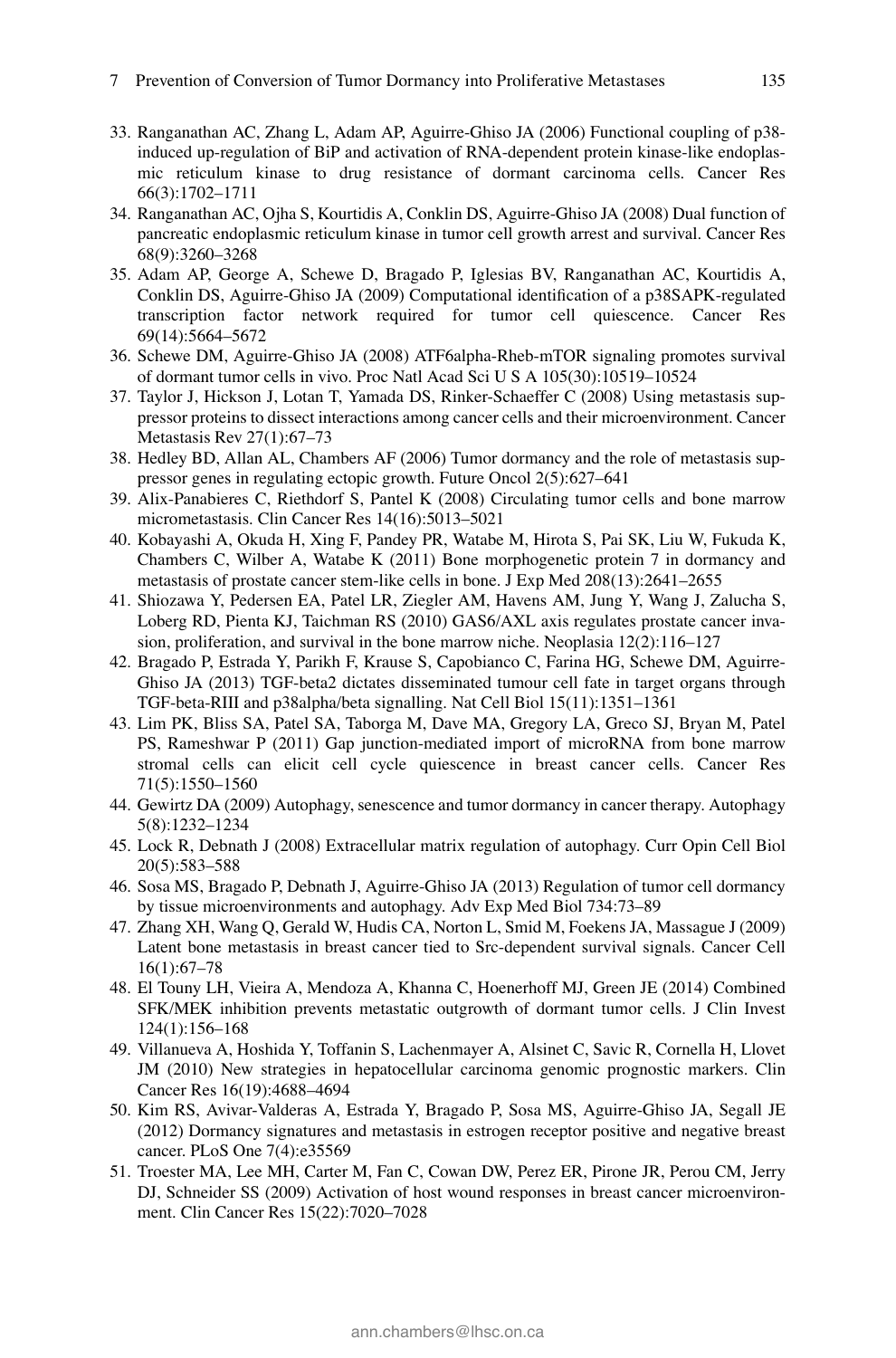- 52. Levine B, Kroemer G (2008) Autophagy in the pathogenesis of disease. Cell 132(1):27–42
- 53. Lu Z, Luo RZ, Lu Y, Zhang X, Yu Q, Khare S, Kondo S, Kondo Y, Yu Y, Mills GB, Liao WS, Bast RC Jr (2008) The tumor suppressor gene ARHI regulates autophagy and tumor dormancy in human ovarian cancer cells. J Clin Invest 118(12):3917–3929
- 54. Pantel K, Brakenhoff RH (2004) Dissecting the metastatic cascade. Nat Rev Cancer 4(6):448–456
- 55. Husemann Y, Geigl JB, Schubert F, Musiani P, Meyer M, Burghart E, Forni G, Eils R, Fehm T, Riethmuller G, Klein CA (2008) Systemic spread is an early step in breast cancer. Cancer Cell 13(1):58–68
- 56. Eyles J, Puaux AL, Wang X, Toh B, Prakash C, Hong M, Tan TG, Zheng L, Ong LC, Jin Y, Kato M, Prevost-Blondel A, Chow P, Yang H, Abastado JP (2010) Tumor cells disseminate early, but immunosurveillance limits metastatic outgrowth, in a mouse model of melanoma. J Clin Invest 120(6):2030–2039
- 57. Kouros-Mehr H, Bechis SK, Slorach EM, Littlepage LE, Egeblad M, Ewald AJ, Pai SY, Ho IC, Werb Z (2008) GATA-3 links tumor differentiation and dissemination in a luminal breast cancer model. Cancer Cell 13(2):141–152
- 58. Ossowski L, Aguirre-Ghiso JA (2010) Dormancy of metastatic melanoma. Pigment Cell Melanoma Res 23(1):41–56
- 59. Klein CA, Schmidt-Kittler O, Schardt JA, Pantel K, Speicher MR, Riethmuller G (1999) Comparative genomic hybridization, loss of heterozygosity, and DNA sequence analysis of single cells. Proc Natl Acad Sci U S A 96(8):4494–4499
- 60. Klein CA, Blankenstein TJ, Schmidt-Kittler O, Petronio M, Polzer B, Stoecklein NH, Riethmuller G (2002) Genetic heterogeneity of single disseminated tumour cells in minimal residual cancer. Lancet 360(9334):683–689
- 61. Cox TR, Bird D, Baker AM, Barker HE, Ho MW, Lang G, Erler JT (2013) LOX-mediated collagen crosslinking is responsible for fibrosis-enhanced metastasis. Cancer Res 73(6):1721–1732
- 62. Paszek MJ, Zahir N, Johnson KR, Lakins JN, Rozenberg GI, Gefen A, Reinhart-King CA, Margulies SS, Dembo M, Boettiger D, Hammer DA, Weaver VM (2005) Tensional homeostasis and the malignant phenotype. Cancer Cell 8(3):241–254
- 63. Levental KR, Yu H, Kass L, Lakins JN, Egeblad M, Erler JT, Fong SF, Csiszar K, Giaccia A, Weninger W, Yamauchi M, Gasser DL, Weaver VM (2009) Matrix crosslinking forces tumor progression by enhancing integrin signaling. Cell 139(5):891–906
- 64. Schrader J, Gordon-Walker TT, Aucott RL, van Deemter M, Quaas A, Walsh S, Benten D, Forbes SJ, Wells RG, Iredale JP (2011) Matrix stiffness modulates proliferation, chemotherapeutic response, and dormancy in hepatocellular carcinoma cells. Hepatology 53(4):1192–1205
- 65. Gao H, Chakraborty G, Lee-Lim AP, Mo Q, Decker M, Vonica A, Shen R, Brogi E, Brivanlou AH, Giancotti FG (2012) The BMP inhibitor Coco reactivates breast cancer cells at lung metastatic sites. Cell 150(4):764–779
- 66. Ghajar CM, Peinado H, Mori H, Matei IR, Evason KJ, Brazier H, Almeida D, Koller A, Hajjar KA, Stainier DY, Chen EI, Lyden D, Bissell MJ (2013) The perivascular niche regulates breast tumour dormancy. Nat Cell Biol 15(7):807–817
- 67. Lu X, Mu E, Wei Y, Riethdorf S, Yang Q, Yuan M, Yan J, Hua Y, Tiede BJ, Haffty BG, Pantel K, Massague J, Kang Y (2011) VCAM-1 promotes osteolytic expansion of indolent bone micrometastasis of breast cancer by engaging alpha4beta1-positive osteoclast progenitors. Cancer Cell 20(6):701–714
- 68. Giancotti FG (2013) Mechanisms governing metastatic dormancy and reactivation. Cell 155(4):750–764
- 69. Oskarsson T, Acharyya S, Zhang XH, Vanharanta S, Tavazoie SF, Morris PG, Downey RJ, Manova-Todorova K, Brogi E, Massague J (2011) Breast cancer cells produce tenascin C as a metastatic niche component to colonize the lungs. Nat Med 17(7):867–874
- 70. Malanchi I, Santamaria-Martinez A, Susanto E, Peng H, Lehr HA, Delaloye JF, Huelsken J (2012) Interactions between cancer stem cells and their niche govern metastatic colonization. Nature 481(7379):85–89